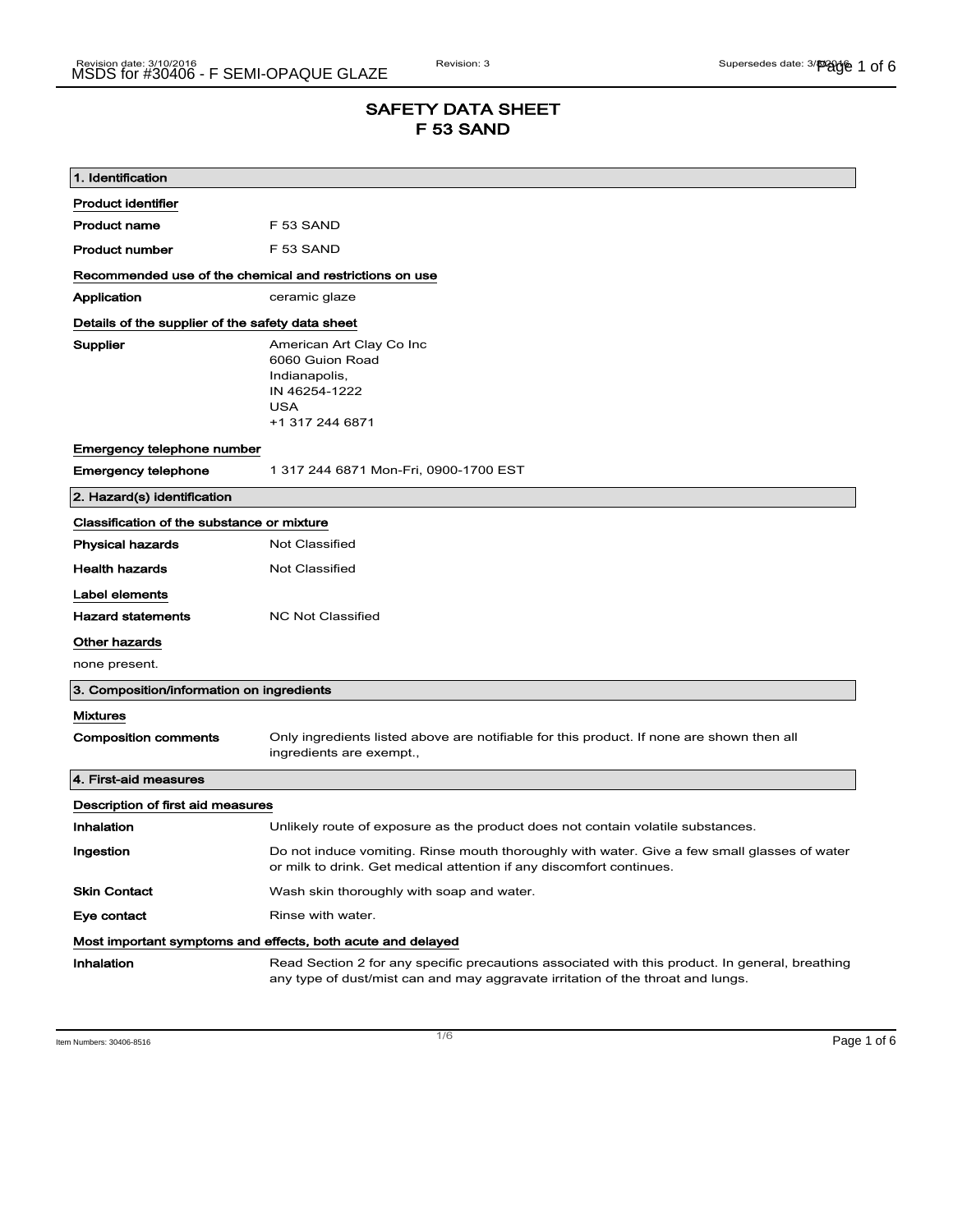# Ingestion **Read Section 2 for any specific precautions associated with the use of this product. Products** with specific warnings about ingestion will give guidance there. Skin contact **Read Section 2 for any specific precautions associated with the use of this product. In general** most ceramic glazes, clays and special products will tend to have a drying effect on the skin and may cause some sensitivity to users with sensitive skin. Eye contact **Read Section 2 for any specific precautions associated with the use of this product. In general** most ceramic and special products contain materials that maybe abrasive to eyes. Keeping materials from contacting the eyes is prudent. If contact does occur, flush with clean water, do not rub. Indication of immediate medical attention and special treatment needed Notes for the doctor Treat symptomatically. 5.Fire-fighting measures Extinguishing media Suitable extinguishing media Use fire-extinguishing media suitable for the surrounding fire. Special hazards arising from the substance or mixture Specific hazards The product is not believed to present a hazard due to its physical nature. Advice for firefighters Special protective equipment Use protective equipment appropriate for surrounding materials. for firefighters 6. Accidental release measures Personal precautions, protective equipment and emergency procedures Personal precautions For personal protection, see Section 8. Environmental precautions Environmental precautions Please read Section 2 completely. If any environmental warnings such as; H411 or H412 are listed in Section 2, please use appropriate procedures when disposing of product and container. Do not put materials into waterways or sewers. Methods and material for containment and cleaning up Methods for cleaning up Collect spillage for reclamation or absorb in vermiculite, dry sand or similar material. Reference to other sections For waste disposal, see Section 13. For personal protection, see Section 8. 7. Handling and storage Precautions for safe handling Usage precautions **Read label before use. Do not eat, drink or smoke when using this product. Good personal** hygiene procedures should be implemented. Wash hands and any other contaminated areas of the body with soap and water before leaving the work site. Conditions for safe storage, including any incompatibilities Storage precautions Store in tightly-closed, original container in a dry and cool place. Specific end uses(s) Specific end use(s) The identified uses for this product are detailed in Section 1.2. 8. Exposure Controls/personal protection

 $\overline{\phantom{a}}$ ltem Numbers: 30406-8516  $\overline{\phantom{a}}$   $\overline{\phantom{a}}$   $\overline{\phantom{a}}$   $\overline{\phantom{a}}$   $\overline{\phantom{a}}$   $\overline{\phantom{a}}$   $\overline{\phantom{a}}$   $\overline{\phantom{a}}$   $\overline{\phantom{a}}$   $\overline{\phantom{a}}$   $\overline{\phantom{a}}$   $\overline{\phantom{a}}$   $\overline{\phantom{a}}$   $\overline{\phantom{a}}$   $\overline{\phantom{a}}$   $\overline{\$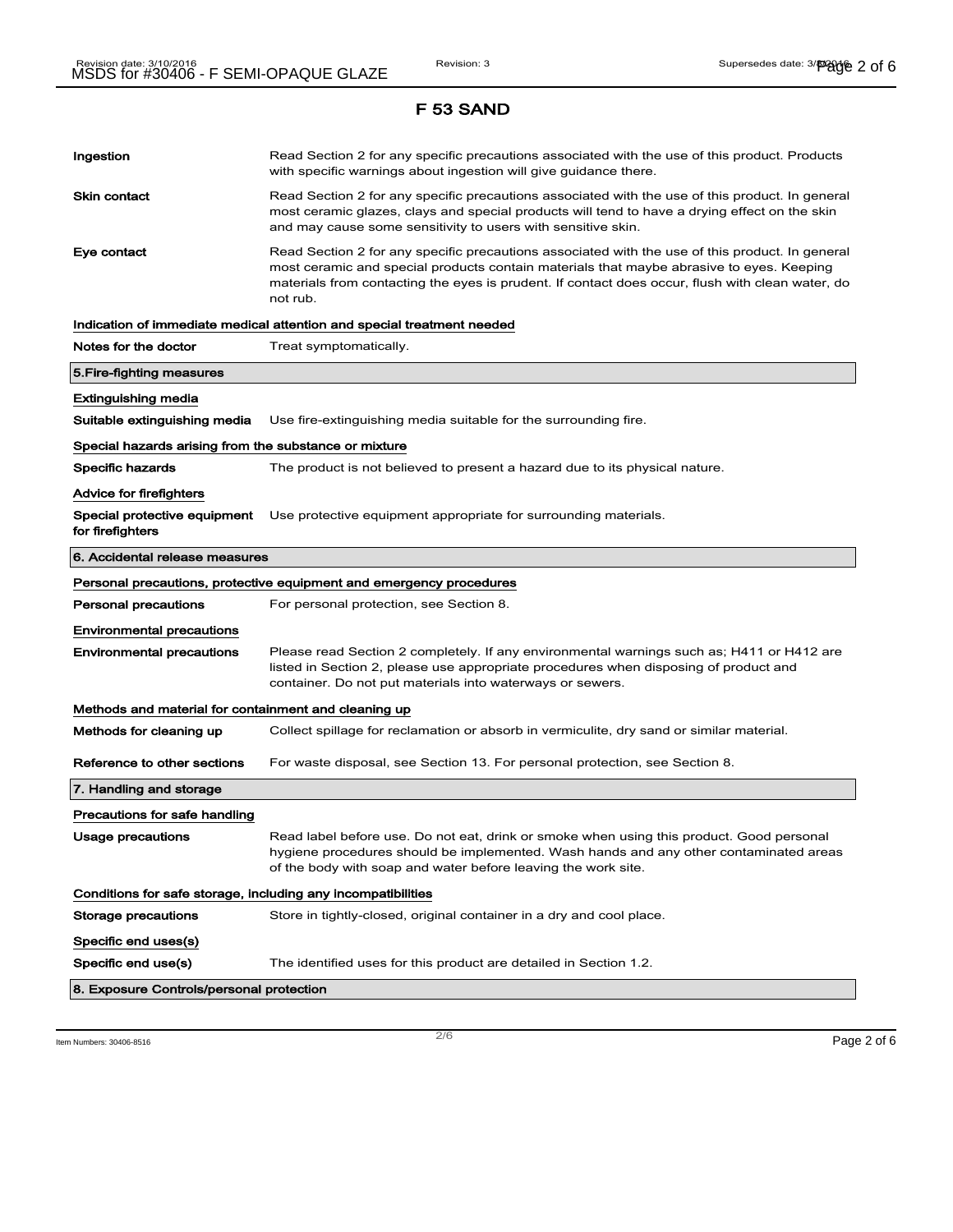| Ingredient comments                 | Only ingredients listed n Section 3 are notifiable for this product. If none are shown then all<br>ingredients are exempt.                                                                                           |
|-------------------------------------|----------------------------------------------------------------------------------------------------------------------------------------------------------------------------------------------------------------------|
| <b>Exposure controls</b>            |                                                                                                                                                                                                                      |
| Appropriate engineering<br>controls | No specific ventilations requirements unless the "FAN" pictogram is shown above or specified<br>in Section 2.                                                                                                        |
| Eye/face protection                 | No specific eye protection required unless the "EYE PROTECTION" pictogram is shown<br>above or specified in Section 2.                                                                                               |
| <b>Hand protection</b>              | No specific hand protection required unless the "HAND PROTECTION" pictogram is shown<br>above or specified in Section 2.                                                                                             |
| Hygiene measures                    | Using good personal hygiene practices is always appropriate. Keeping a clean work space,<br>cleaning up properly when done, and not eating, drinking or smoking when using this product.                             |
| <b>Respiratory protection</b>       | No specific respiratory protection required unless the "RESPIRATOR" pictogram is shown<br>above or specified in Section 2. Using the appropriate certified protection for the operation is<br>important if required. |

### 9. Physical and Chemical Properties

# Information on basic physical and chemical properties

| Appearance                                      | Colored liquid.           |
|-------------------------------------------------|---------------------------|
| Color                                           | Various colors.           |
| Odor                                            | Almost odorless.          |
| Odor threshold                                  | No information available. |
| рH                                              | $6 - 8$                   |
| <b>Melting point</b>                            | No information available. |
| Initial boiling point and range                 | No information available. |
| <b>Flash point</b>                              | No information available. |
| <b>Evaporation rate</b>                         | No information available. |
| Flammability (solid, gas)                       | No information available. |
| Upper/lower flammability or<br>explosive limits | No information available. |
| <b>Vapour pressure</b>                          | No information available. |
| <b>Relative density</b>                         | Greater than 1.0          |
| Solubility(ies)                                 | Not applicable.           |
| <b>Partition coefficient</b>                    | No information available. |
| <b>Auto-ignition temperature</b>                | Not applicable.           |
| <b>Decomposition Temperature</b>                | No information available. |
| <b>Viscosity</b>                                | No information available. |
| <b>Explosive properties</b>                     | none                      |
| <b>Oxidising properties</b>                     | none                      |
| <b>Other information</b>                        | Not applicable.           |

Item Numbers:  $30406-8516$   $Page 3 of 6$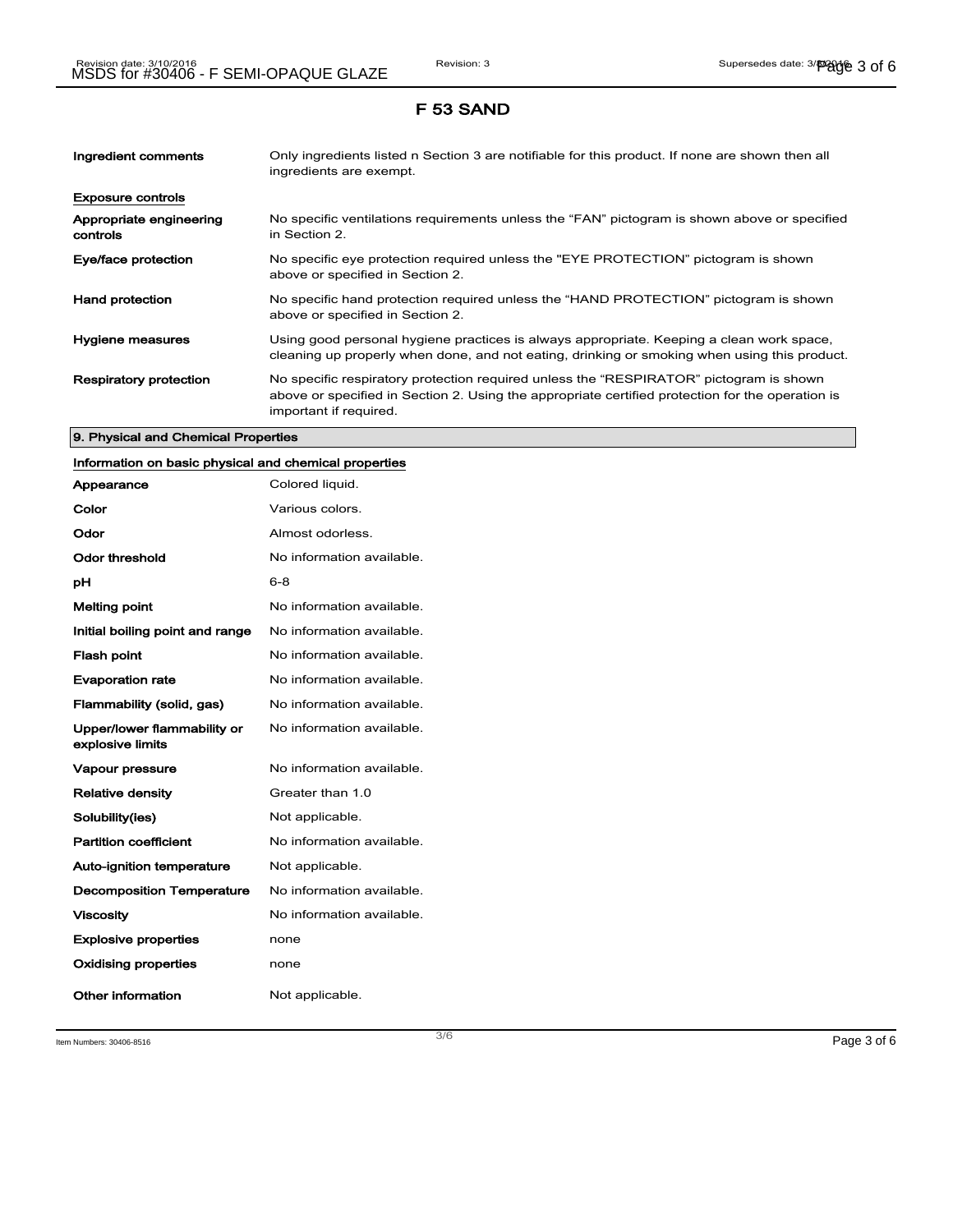| 10. Stability and reactivity          |                                                                                                                                                                                                                                                |  |
|---------------------------------------|------------------------------------------------------------------------------------------------------------------------------------------------------------------------------------------------------------------------------------------------|--|
| <b>Reactivity</b>                     | There are no known reactivity hazards associated with this product.                                                                                                                                                                            |  |
| <b>Stability</b>                      | No particular stability concerns.                                                                                                                                                                                                              |  |
| Possibility of hazardous<br>reactions | None known.                                                                                                                                                                                                                                    |  |
| <b>Conditions to avoid</b>            | None known.                                                                                                                                                                                                                                    |  |
| <b>Materials to avoid</b>             | None known.                                                                                                                                                                                                                                    |  |
| Hazardous decomposition<br>products   | None known.                                                                                                                                                                                                                                    |  |
| 11. Toxicological information         |                                                                                                                                                                                                                                                |  |
| Information on toxicological effects  |                                                                                                                                                                                                                                                |  |
| <b>Toxicological effects</b>          | Please read Section 2 thoroughly to understand the toxicological risks, (if any) and<br>precautions for safe use (if any).                                                                                                                     |  |
| Skin corrosion/irritation             |                                                                                                                                                                                                                                                |  |
| <b>Skin sensitization</b>             |                                                                                                                                                                                                                                                |  |
| <b>Skin sensitisation</b>             | Based on available data the classification criteria are not met.                                                                                                                                                                               |  |
| Eye contact                           | May cause temporary eye irritation.                                                                                                                                                                                                            |  |
| 12. Ecological Information            |                                                                                                                                                                                                                                                |  |
| Ecotoxicity                           | Please read Section 2 completely. If any environmental warnings such as; H411 or H412 are<br>listed in Section 2, please use appropriate procedures when disposing of product and<br>container. Do not put materials into waterways or sewers. |  |
| <b>Toxicity</b>                       |                                                                                                                                                                                                                                                |  |
| Toxicity                              | Please read Section 2 completely. If any environmental warnings such as; H411 or H412 are<br>listed in Section 2, please use appropriate procedures when disposing of product and<br>container. Do not put materials into waterways or sewers. |  |
| Persistence and degradability         |                                                                                                                                                                                                                                                |  |
| Persistence and degradability         | No data available.                                                                                                                                                                                                                             |  |
| <b>Biodegradation</b>                 | Not inherently biodegradable.                                                                                                                                                                                                                  |  |
| <b>Bioaccumulative potential</b>      |                                                                                                                                                                                                                                                |  |
| <b>Partition coefficient</b>          | No information available.                                                                                                                                                                                                                      |  |
| Mobility in soil                      |                                                                                                                                                                                                                                                |  |
| <b>Mobility</b>                       | Semi-mobile.                                                                                                                                                                                                                                   |  |
| Results of PBT and vPvB assessment    |                                                                                                                                                                                                                                                |  |
| Results of PBT and vPvB<br>assessment | This product does not contain any substances classified as PBT or vPvB.                                                                                                                                                                        |  |
| Other adverse effects                 |                                                                                                                                                                                                                                                |  |

Item Numbers: 30406-8516 **Page 4 of 6**  $\overline{a}$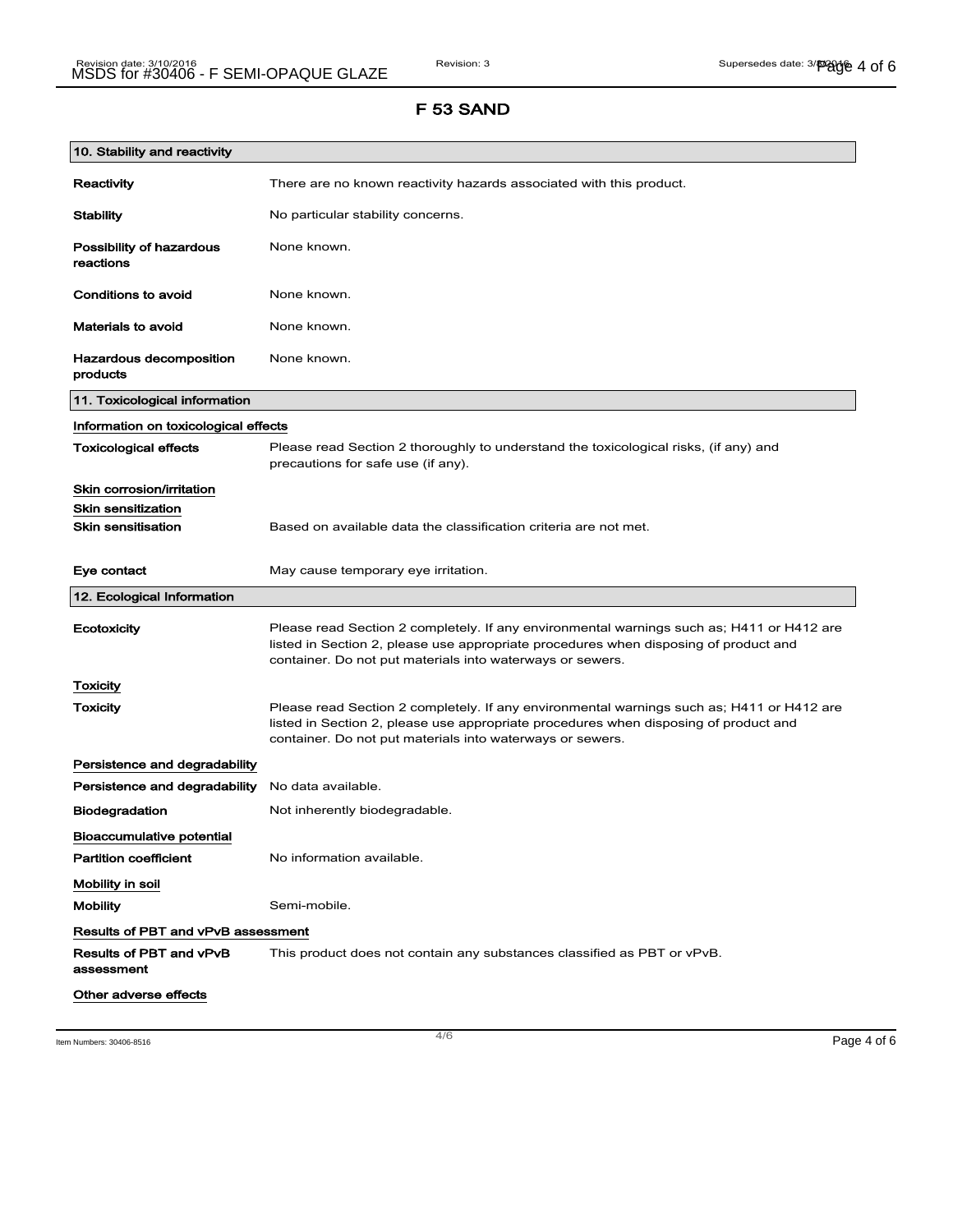| Other adverse effects                                                                                                                                                                               | None known.                                                                                                                                                                                  |  |
|-----------------------------------------------------------------------------------------------------------------------------------------------------------------------------------------------------|----------------------------------------------------------------------------------------------------------------------------------------------------------------------------------------------|--|
| 13. Disposal considerations                                                                                                                                                                         |                                                                                                                                                                                              |  |
| Waste treatment methods                                                                                                                                                                             |                                                                                                                                                                                              |  |
| <b>General information</b>                                                                                                                                                                          | Dispose of waste product or used containers in accordance with local regulations When<br>handling waste, the safety precautions applying to handling of the product should be<br>considered. |  |
| 14. Transport information                                                                                                                                                                           |                                                                                                                                                                                              |  |
| General                                                                                                                                                                                             | The product is not covered by international regulations on the transport of dangerous goods<br>(IMDG, IATA, DoT).                                                                            |  |
| UN Number                                                                                                                                                                                           |                                                                                                                                                                                              |  |
| Not applicable.                                                                                                                                                                                     |                                                                                                                                                                                              |  |
| UN proper shipping name                                                                                                                                                                             |                                                                                                                                                                                              |  |
| Not applicable.                                                                                                                                                                                     |                                                                                                                                                                                              |  |
| Transport hazard class(es)                                                                                                                                                                          |                                                                                                                                                                                              |  |
| No transport warning sign required.                                                                                                                                                                 |                                                                                                                                                                                              |  |
| Packing group                                                                                                                                                                                       |                                                                                                                                                                                              |  |
| Not applicable.                                                                                                                                                                                     |                                                                                                                                                                                              |  |
| Environmental hazards                                                                                                                                                                               |                                                                                                                                                                                              |  |
| Environmentally Hazardous Substance                                                                                                                                                                 |                                                                                                                                                                                              |  |
| Please refer to Section 2 for any environmental hazards associated with this product. If H411/H412 warnings are shown then<br>please verify packaging and labeling requirements for larger volumes. |                                                                                                                                                                                              |  |
| Special precautions for user                                                                                                                                                                        |                                                                                                                                                                                              |  |
| Not applicable.                                                                                                                                                                                     |                                                                                                                                                                                              |  |
| <b>Transport in bulk according to</b> Not applicable.<br>Annex II of MARPOL 73/78<br>and the IBC Code                                                                                               |                                                                                                                                                                                              |  |
| 15. Regulatory information                                                                                                                                                                          |                                                                                                                                                                                              |  |
| US State Regulations<br>None of the ingredients are listed or exempt.<br>Inventories                                                                                                                | California Proposition 65 Carcinogens and Reproductive Toxins                                                                                                                                |  |

#### Canada - DSL/NDSL

 $\overline{\phantom{a}}$ 

All the ingredients are listed or exempt.

US - TSCA

All the ingredients are listed or exempt.

### US - TSCA 12(b) Export Notification

All the ingredients are listed or exempt.

#### 16. Other information